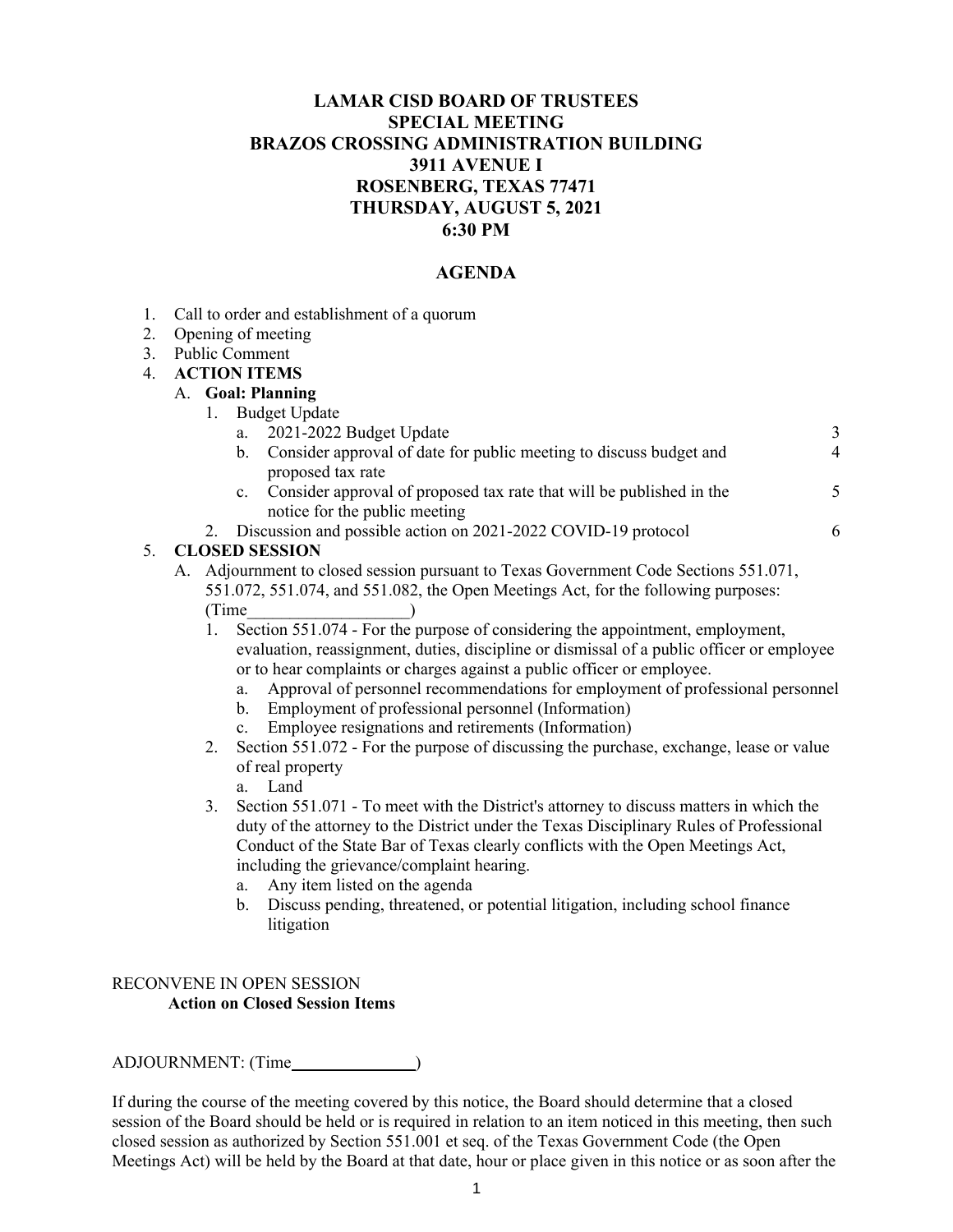commencement of the meeting covered by this notice as the Board may conveniently meet in such closed session concerning any and all subjects and for any and all purposes permitted by Section 551.071-551.084, inclusive, of the Open Meetings Act, including, but not limited to:

Section 551.084 - For the purpose of excluding witness or witnesses from a hearing during examination of another witness.

Section 551.071 - For the purpose of a private consultation with the Board's attorney on any or all subjects or matters authorized by law.

Section 551.072 - For the purpose of discussing the purchase, exchange, lease or value of real property.

Section 551.073 - For the purpose of considering a negotiated contract for a prospective gift or donation.

Section 551.074 - For the purpose of considering the appointment, employment, evaluation, reassignment, duties, discipline or dismissal of a public officer or employee or to hear complaints or charges against a public officer or employee.

Section 551.082 - For the purpose of considering discipline of a public school child or children or to hear a complaint by an employee against another employee if the complaint or charge directly results in a need for a hearing.

Section 551.076 - To consider the deployment, or specific occasions for implementation, of security personnel or devices.

Section 551.083 - For the purpose of considering the standards, guidelines, terms or conditions the Board will follow, or instruct its representatives to follow, in consultation with representatives of employee groups in connection with consultation agreements provided for by Section 13.901 of the Texas Education Code.

Section 551.0821 – For the purpose of deliberating a matter regarding a public school student if personally identifiable information about the student will necessarily be revealed by the deliberation.

Should any final action, final decision or final vote be required in the opinion of the Board with regard to any matter considered in such closed session, then such final action, final decision or final vote shall be at either:

a. the open meeting covered by this notice upon the reconvening of this public meeting, or

b. at a subsequent public meeting of the Board upon notice thereof, as the Board may determine.

#### **CERTIFICATE AS TO POSTING OR GIVING OF NOTICE**

On this 2nd day of August 2021 at 4:00 p.m., this notice was posted on a bulletin board located at a place convenient to the public in the central administrative offices of the Lamar Consolidated Independent School District, 3911 Avenue I, Rosenberg, Texas 77471, and in a place readily accessible to the general public at all times.

Karen Vacek

Karen Vacek Secretary to Superintendent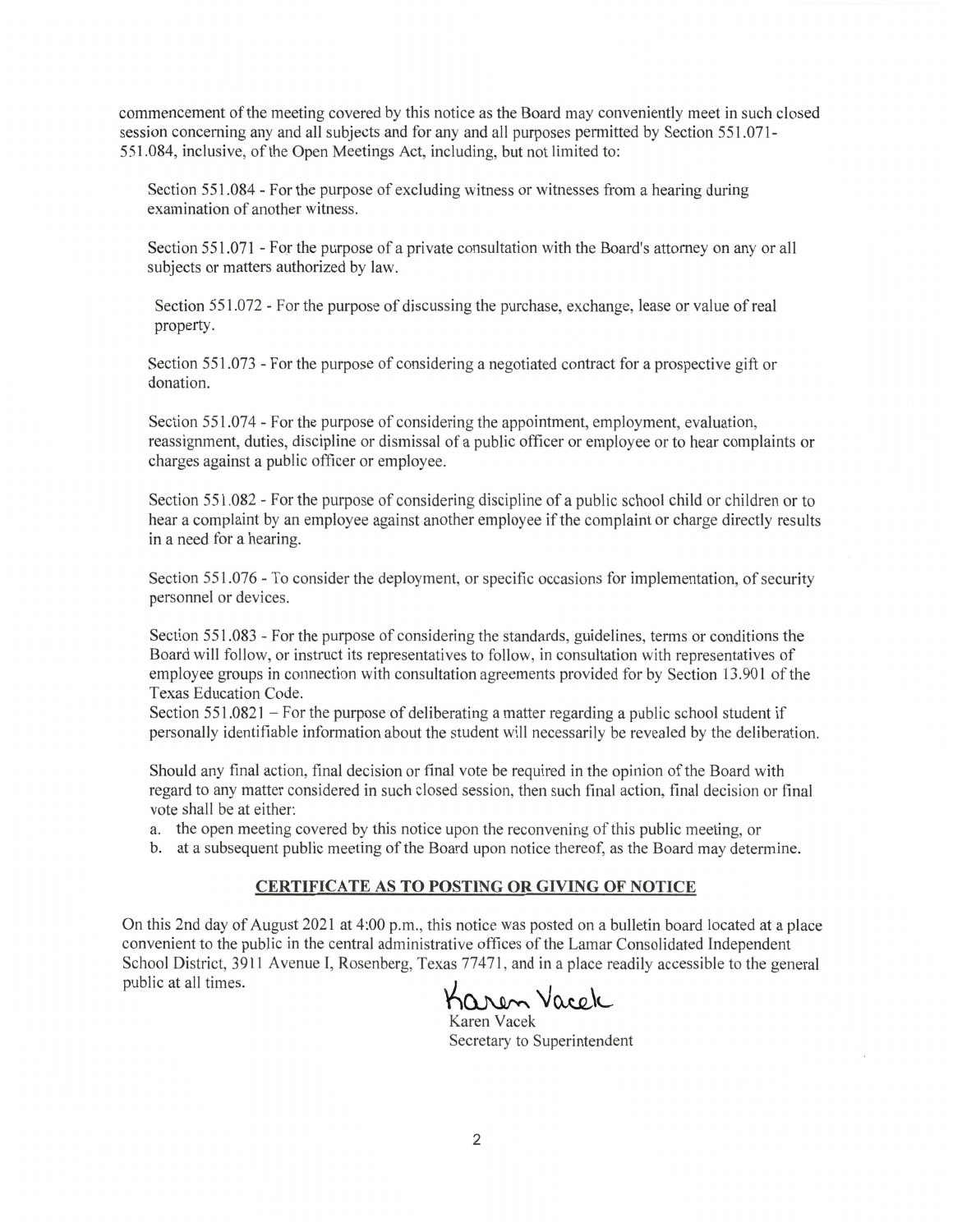**4.A.#1a. – PLANNING BOARD REPORT AUGUST 5, 2021**

## **BUDGET UPDATE**

Jill Ludwig and Yvonne Dawson will provide the Board details regarding the 2021 – 2022 budget.

Resource Persons: Jill Ludwig, CPA, RTSBA, Chief Financial Officer Yvonne Dawson, RTSBA, Director of Budget and Treasury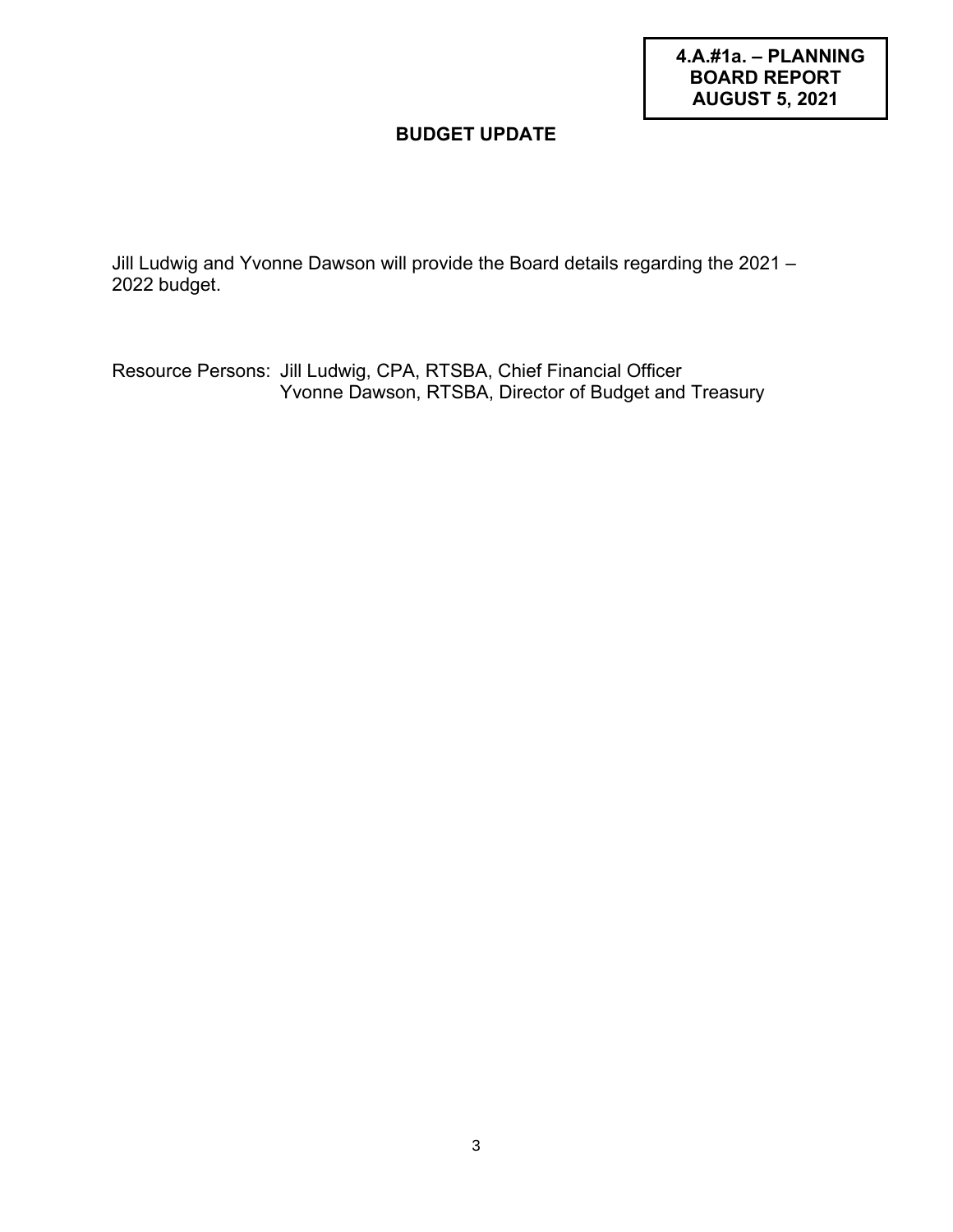## **4.A.#1b. – PLANNING BOARD REPORT AUGUST 5, 2021**

## **CONSIDER APPROVAL OF DATE FOR PUBLIC MEETING TO DISCUSS BUDGET AND PROPOSED TAX RATE**

## **RECOMMENDATION:**

That the Board of Trustees approve August 19, 2021 as the date for the public meeting to discuss budget and the proposed tax rate.

## **PROGRAM DESCRIPTION:**

After the board agrees upon the proposed tax rate and publishes the notice, the board must call the required public meeting to discuss the budget and proposed tax rate. At least 10, but no more than 30 days before the public meeting, the Notice of Public Meeting to Discuss Budget and Proposed Tax Rate must be published in strict accordance with the requirements of Texas Education Code Section 44.004. The budget must be approved by law prior to September 1.

Submitted by: Jill Ludwig, CPA, RTSBA, Chief Financial Officer Yvonne Dawson, RTSBA, Director of Budget and Treasury

Recommended for approval:

Dr. Roosevelt Nivens **Superintendent**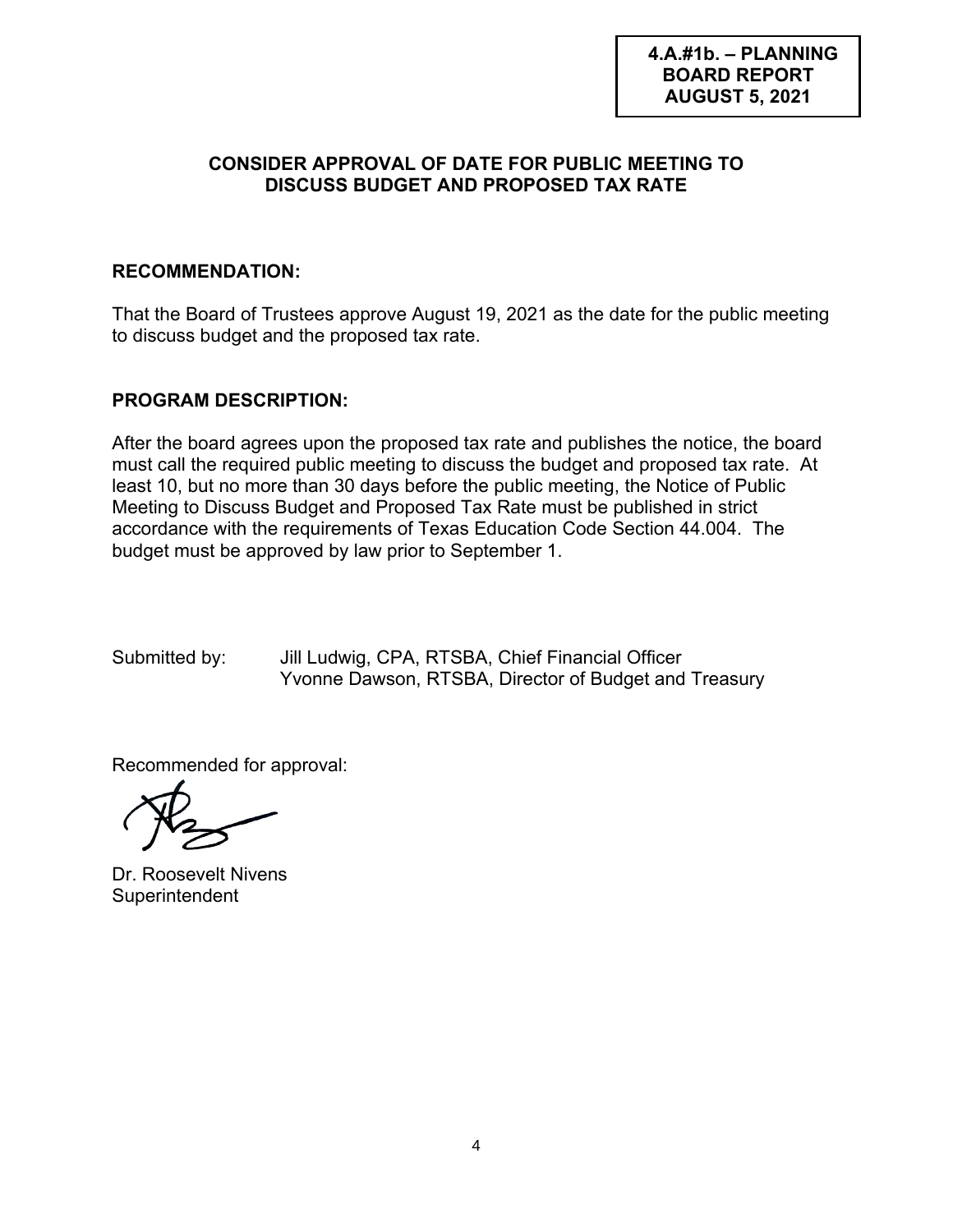## **CONSIDER APPROVAL OF PROPOSED TAX RATE THAT WILL BE PUBLISHED IN THE NOTICE FOR THE PUBLIC MEETING**

## **RECOMMENDATION:**

That the Board of Trustees approve the tax rate to be published in the newspaper in the Notice of Public Meeting to Discuss Budget and Proposed Tax Rate.

| M&O: \$   |  |
|-----------|--|
| $18S:$ \$ |  |
| Total: \$ |  |

## **IMPACT/RATIONALE:**

The two-part tax rate and additional information will be presented at the meeting during the Budget Update. The Maintenance and Operations rate will be proposed separately from the Interest and Sinking rate.

Submitted by: Jill Ludwig, CPA, RTSBA, Chief Financial Officer Yvonne Dawson, RTSBA, Director of Budget and Treasury

Recommended for approval:

Dr. Roosevelt Nivens **Superintendent**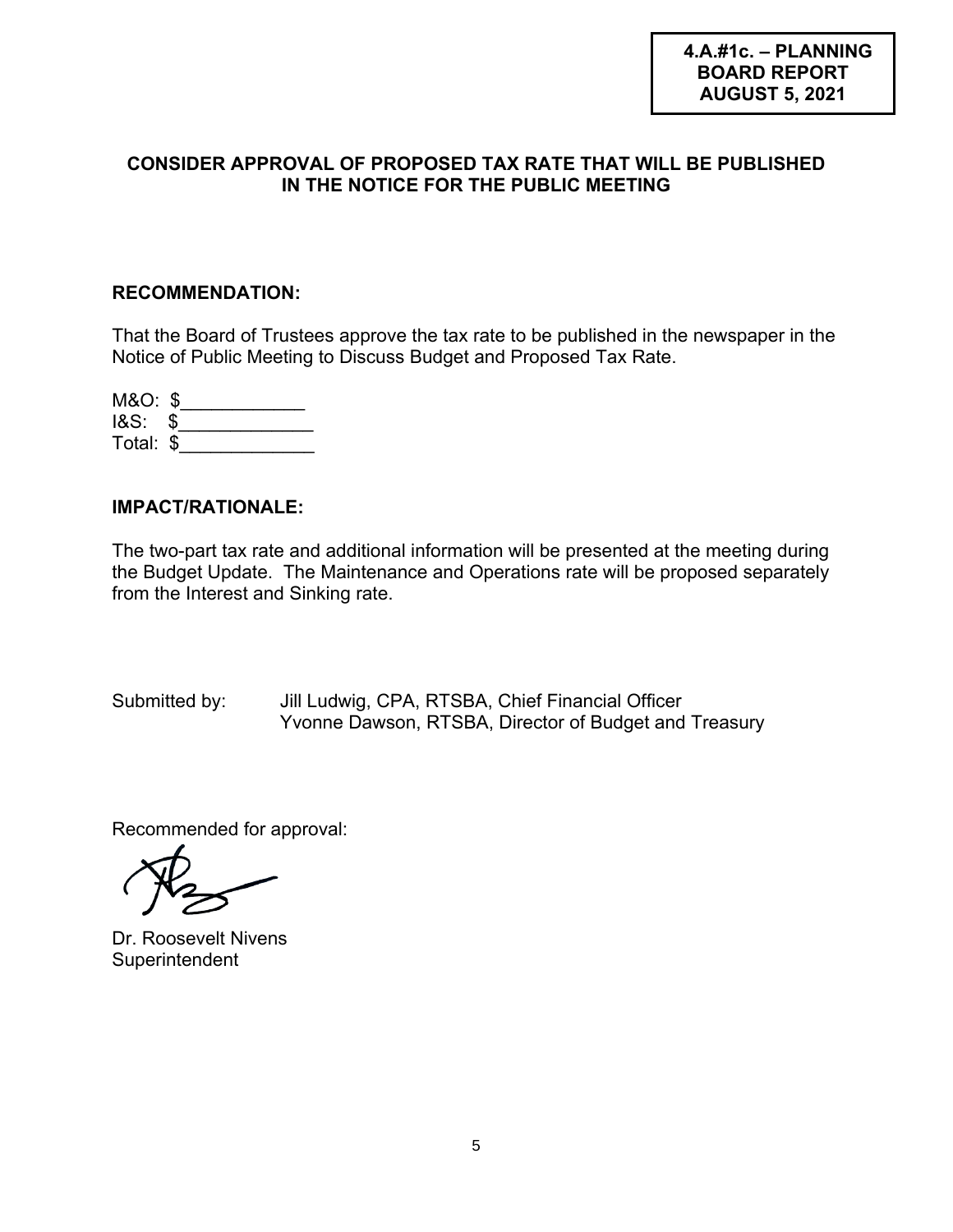## **DISCUSSION AND POSSIBLE ACTION ON 2021-2022 COVID-19 PROTOCOL**

### **IMPACT/RATIONALE:**

As part of continuous planning in response to the COVID-19 pandemic, the Board of Trustees will review of the Lamar CISD COVID-19 protocol.

## **PROGRAM DESCRIPTION:**

Lamar CISD continues to monitor the spread of COVID-19, while receiving regular updates and guidance from local, state and federal agencies. With so much uncertainty, the District wants to ensure our parents have educational options for their children while also meeting the requirements from the Texas Education Agency.

Lamar CISD staff will provide an update and answer any questions.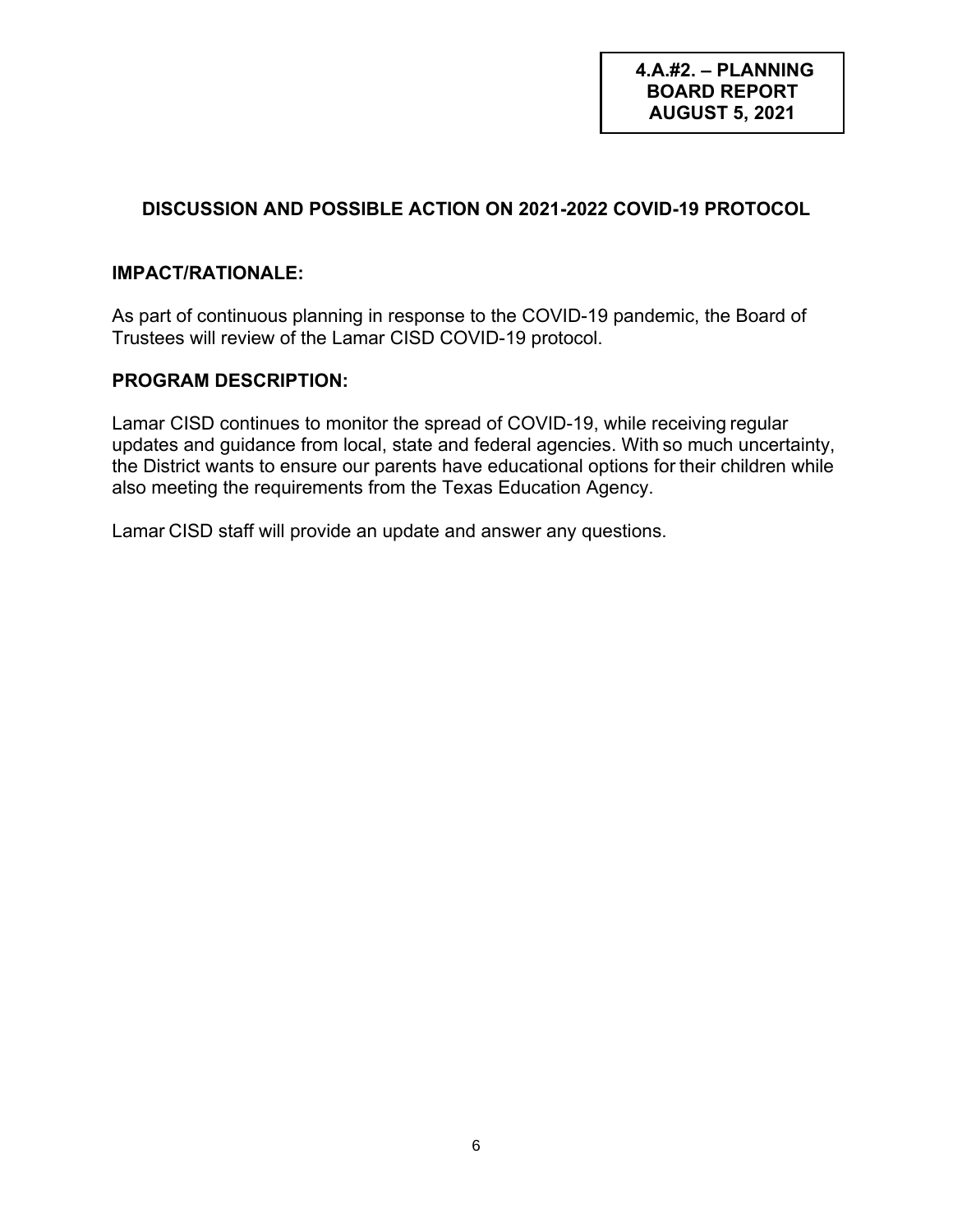# **Parent Letter – 2021-2022 Lamar CISD COVID-19 Protocols**

#### Lamar CISD Parents/Guardians,

As we prepare for the 2021-2022 school year, Lamar CISD looks forward to welcoming all of our students back to campus.

The District is committed to creating a safe learning environment for our students and staff, and we continue to work in partnership with local and state health officials to monitor the spread of COVID-19 in the community.

To ensure safe in-person learning experiences, the following COVID-19 protocols will be in place in District facilities for the 2021-2022 school year:

- Face coverings in schools are optional. Parents are best equipped to decide the whether or not their child should wear a mask.
- Parents/guardians are expected to screen their students for COVID-19 symptoms each day and staff will be required to self-screen before reporting to work.
- The District will continue to disinfect facilities and high-touch areas on a daily basis.
- Plexiglass dividers will be available upon request from the parent. Information regarding feedback from teachers about the cleanliness, durability and spacing will be shared with the parents at the time of the request, for full disclosure.
- If the County's COVID-19 Risk Level is at Red, all District campuses will screen visitors during the school day and campuses will utilize virtual meetings and electronic communication options when necessary.
- Any individuals with a lab-confirmed COVID-19 positive test may return to school or work when the following criteria are met:
	- $\circ$  At least two days (48 hours) has passed since recovery (resolution of fever without the use of fever-reducing medications); and
	- o The individual has improvement in symptoms (e.g., cough, shortness of breath).

Due to lack of student interest and funding from the recent Texas Legislative Session, Lamar CISD will not provide a virtual learning option for students during the 2021-2022 school year. However, the District will continue to serve our immunocompromised students on a case-by-case basis through homebound services or the Texas Virtual School Network (TXVSN) Online Schools program.

You can find more details on our 2021-2022 COVID-19 Protocols here. Please note that these protocols may change with Board approval, based on local, state and CDC guidance. Please continue to check our District website for the most up-to-date information.

As always, we thank you for your continued flexibility and support as we work to keep the Lamar CISD community safe.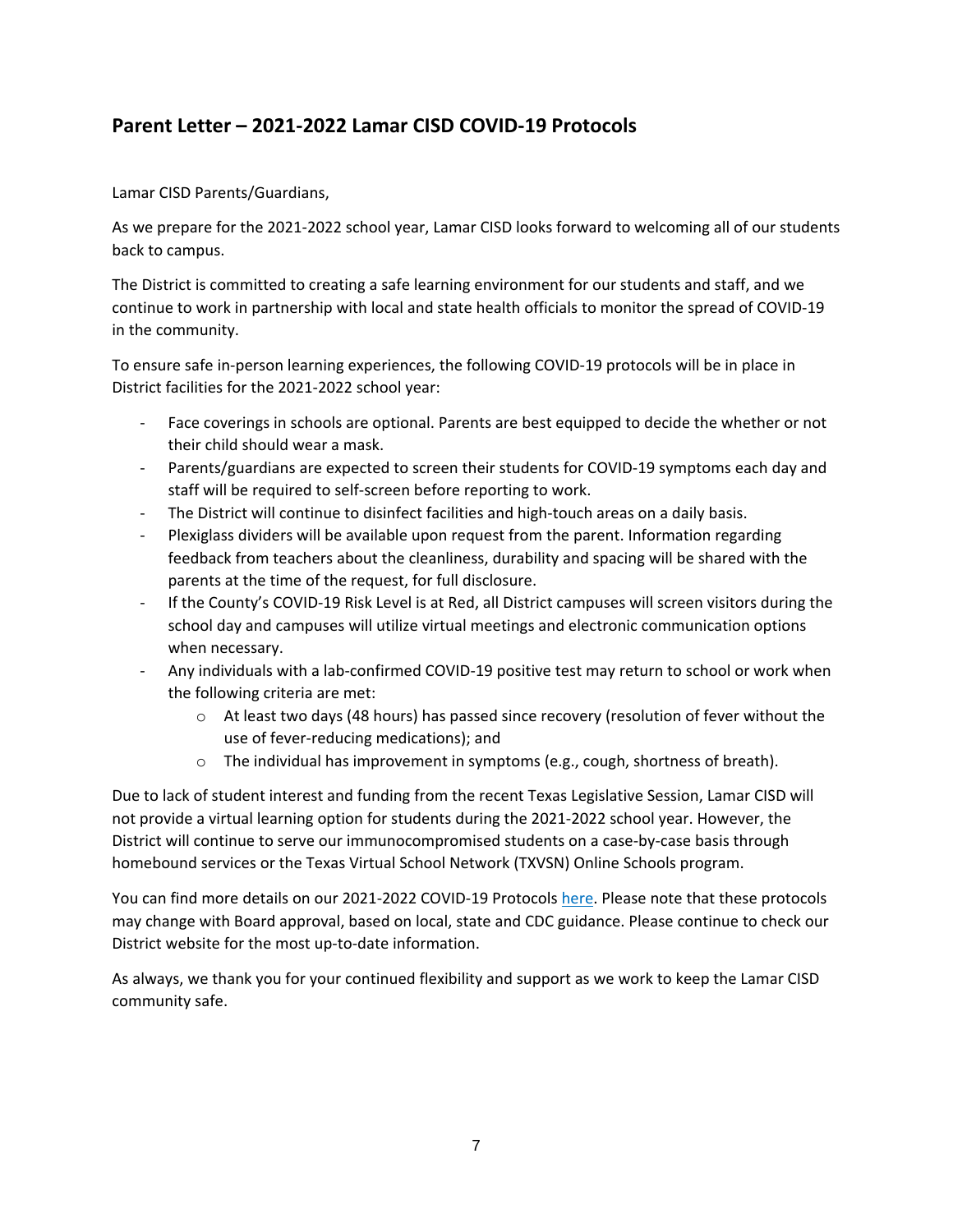# **2021-2022 COVID-19 Protocols – WEBSITE**

*\*NOTE: The outlined protocols are subject to change based on local, state and CDC guidance, as well as environmental changes. Please continue to check back for the most up-to-date information.*

## **Overview**

As we prepare for the 2021-2022 school year, Lamar CISD looks forward to welcoming all of our students back to campus. The District continues to work in partnership with local and state health officials to monitor the spread of COVID-19 in the community.

Lamar CISD is committed to creating a safe learning environment for our students and staff. To ensure safe in-person learning experiences this year, the following COVID-19 protocols will be in place in District facilities for the 2021-2022 school year.

# **Virtual Instruction**

Due to lack of student interest and funding from the recent Texas Legislative Session, Lamar CISD will not provide a virtual learning option for students during the 2021-2022 school year.

However, the District will continue to serve our immunocompromised students on a case-by-case basis through homebound services or the Texas Virtual School Network (TXVSN) Online Schools program. Students who may qualify for the District's homebound services should contact the Special Education Department at 832-223-0468.

Lamar CISD staff who would like to request an accommodation should contact the Human Resources Department.

# **Disease Mitigation Protocols**

### **Face Covering Protocols**

Face coverings are optional. Parents are best equipped to decide the whether or not their child should wear a mask.

The District will support any student or staff member who chooses to wear a face covering.

Lamar CISD staff can contact the Support Services Department to request face coverings and other PPE.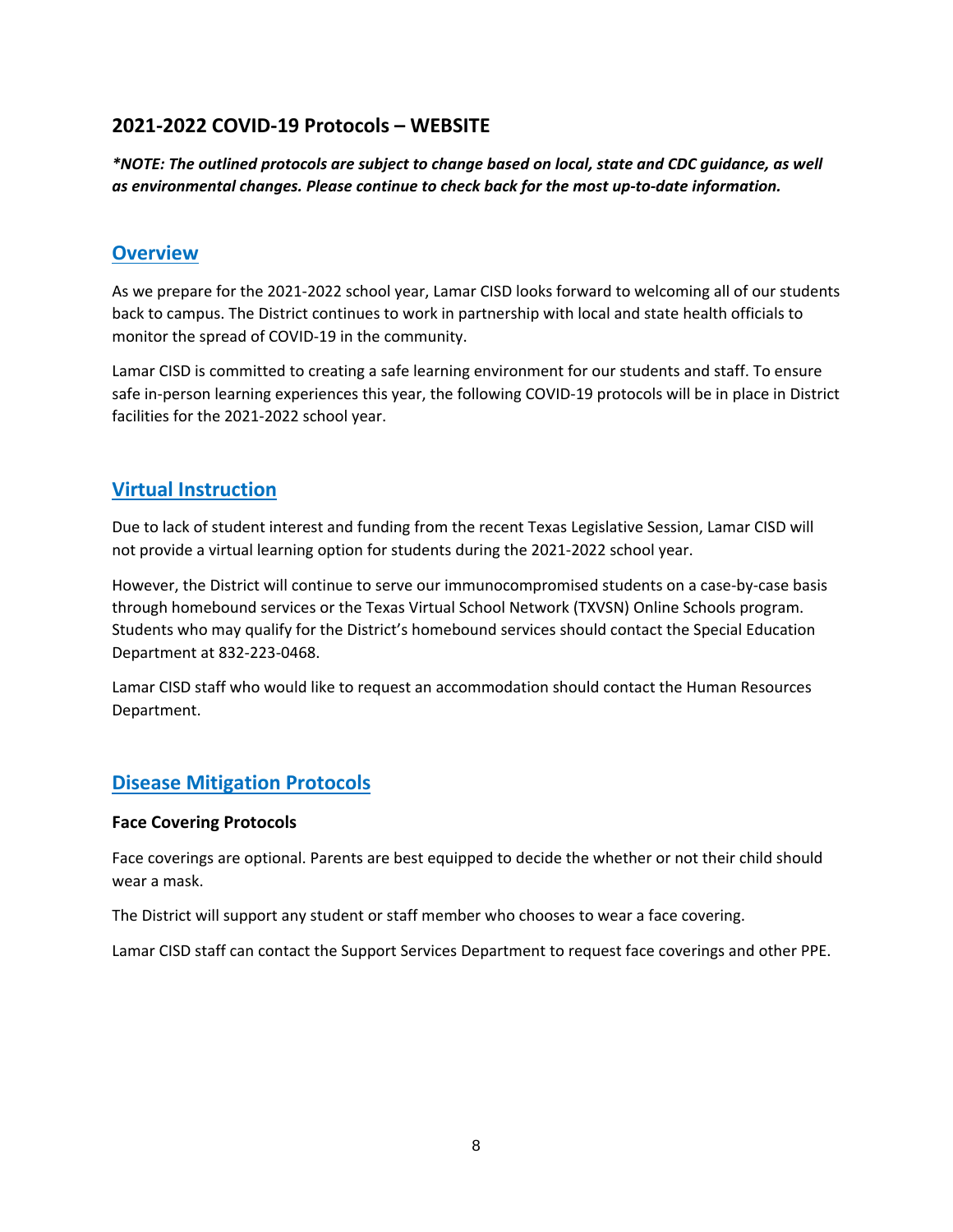### **Screening Protocols**

Staff will be required to self-screen for COVID-19 symptoms prior to reporting to work each day.

Parents/guardians are expected to screen their students for COVID-19 symptoms each day prior to sending their student to school.

Plexiglass dividers will be available upon request from the parent/guardian. Information regarding feedback from teachers about the cleanliness, durability and spacing will be shared with the parents at the time of the request, for full disclosure.

### **Handwashing & Sanitizing**

- Hand sanitizer will be available at the main entry to the campus, in classrooms, in office areas, in the cafeteria, outside of the nurse's clinic and in common areas throughout the campus.
- Staff will be expected to regularly wash or sanitize their hands.
- Students should wash their hands thoroughly after recess/outdoors, before and after eating, following restroom breaks, and before and after using shared supplies (i.e. technology, band instruments).

## **Cleaning & Disinfecting**

- Each District facility will be cleaned and disinfected daily, including high-touch surfaces.
- The cafeteria tables will be cleaned between lunch periods.
- Staff will Emist District facilities on a monthly basis.

# **Positive Cases on Campus**

Any student or staff member who tests positive for COVID-19 must inform their principal/supervisor of the positive case. While Lamar CISD will not be conducting contact tracing during the 2021-2022 school year, per TEA directives, the District must continue to report positive cases to TEA and Fort Bend County.

### **Isolation Protocols**

- Any individuals with a lab-confirmed COVID-19 positive test may return to school or work when the following criteria are met:
	- $\circ$  At least two days (48 hours) has passed since recovery (resolution of fever without the use of fever-reducing medications); and
	- $\circ$  The individual has improvement in symptoms (e.g., cough, shortness of breath).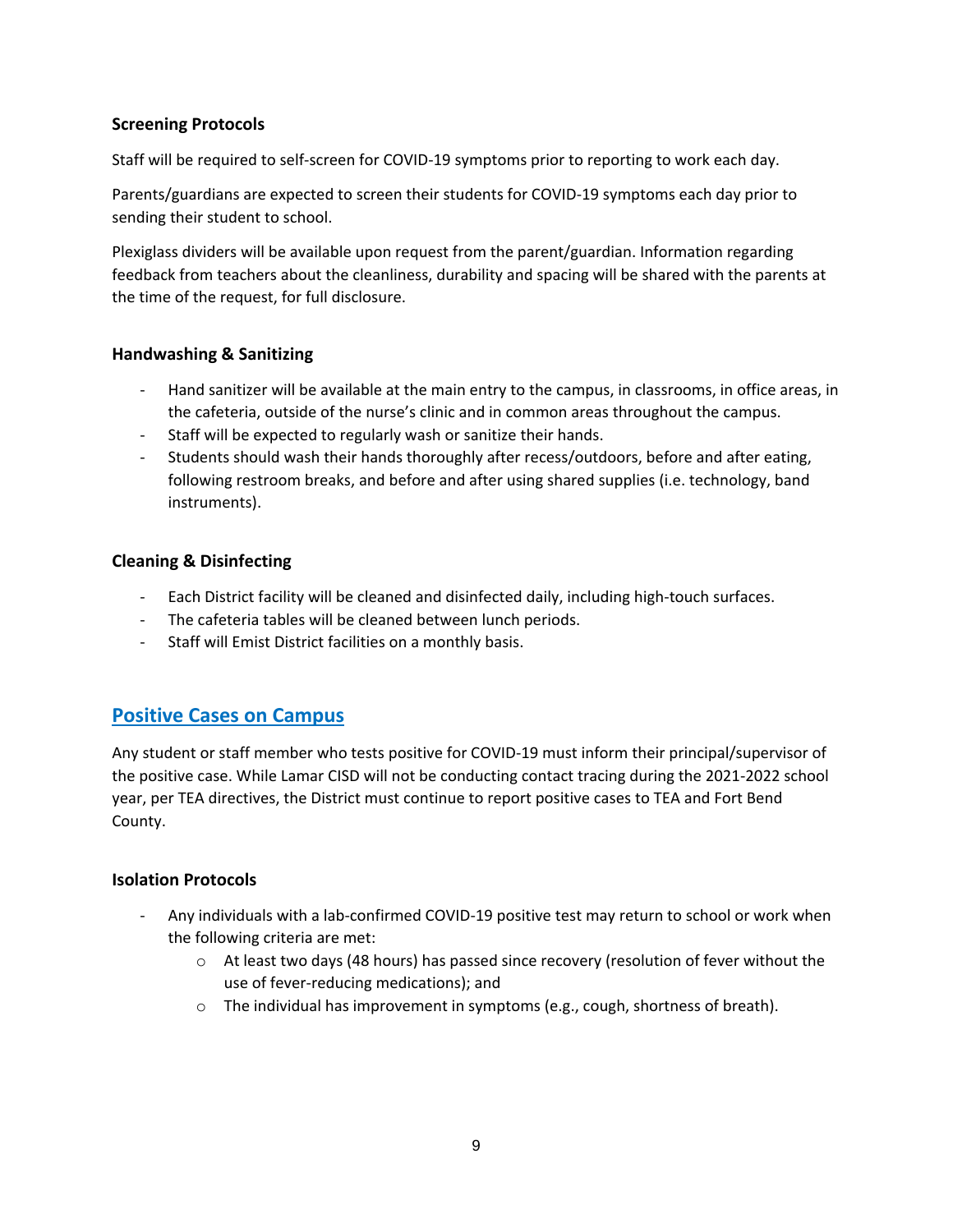#### **Exposure and Quarantine**

- Lamar CISD will not be conducting contact tracing or quarantining individuals during the 2021- 2022 school year.
- Compulsory attendance still applies for students. Any student placed in quarantine by an outside entity (physician, County, etc.) will need to provide medical documentation to the campus for the absences to be excused.

### **COVID-19 Notifications**

Lamar CISD will notify staff and parents via a daily email if there is a confirmed positive COVID-19 case on their campus.

# **Protocols for Campus Visitors**

If the County's COVID-19 Risk Level is at Red, all District campuses and facilities will screen visitors during the school day and staff will utilize virtual meetings and electronic communication options when necessary. *(This includes parents, first day of school visitors, etc.)*

Afterschool groups, parent organizations and other visitors can visit our campuses before/after school hours and during student holidays. Parents who wish to have lunch with their student(s) will sit in a designated area, as determined by the campus.

ARD, 504 and LPAC meetings can be held virtually or in-person at the request of the parent/guardian. Campuses should designate an area near the front of the building for these meetings.

# **Campus Operations**

Many campus operations will return to normal for the 2021-2022 school year. Campuses will no longer have directional hallways, and class transitions and arrival/dismissal procedures can return to normal.

Campuses can plan afterschool events such as dances and proms and attend in-person field trips and student competitions. Staff can attend in-person professional development as necessary.

### **Transportation**

Buses will be regularly cleaned, focusing on high-touch areas such as bus seats, steering wheels and door handles.